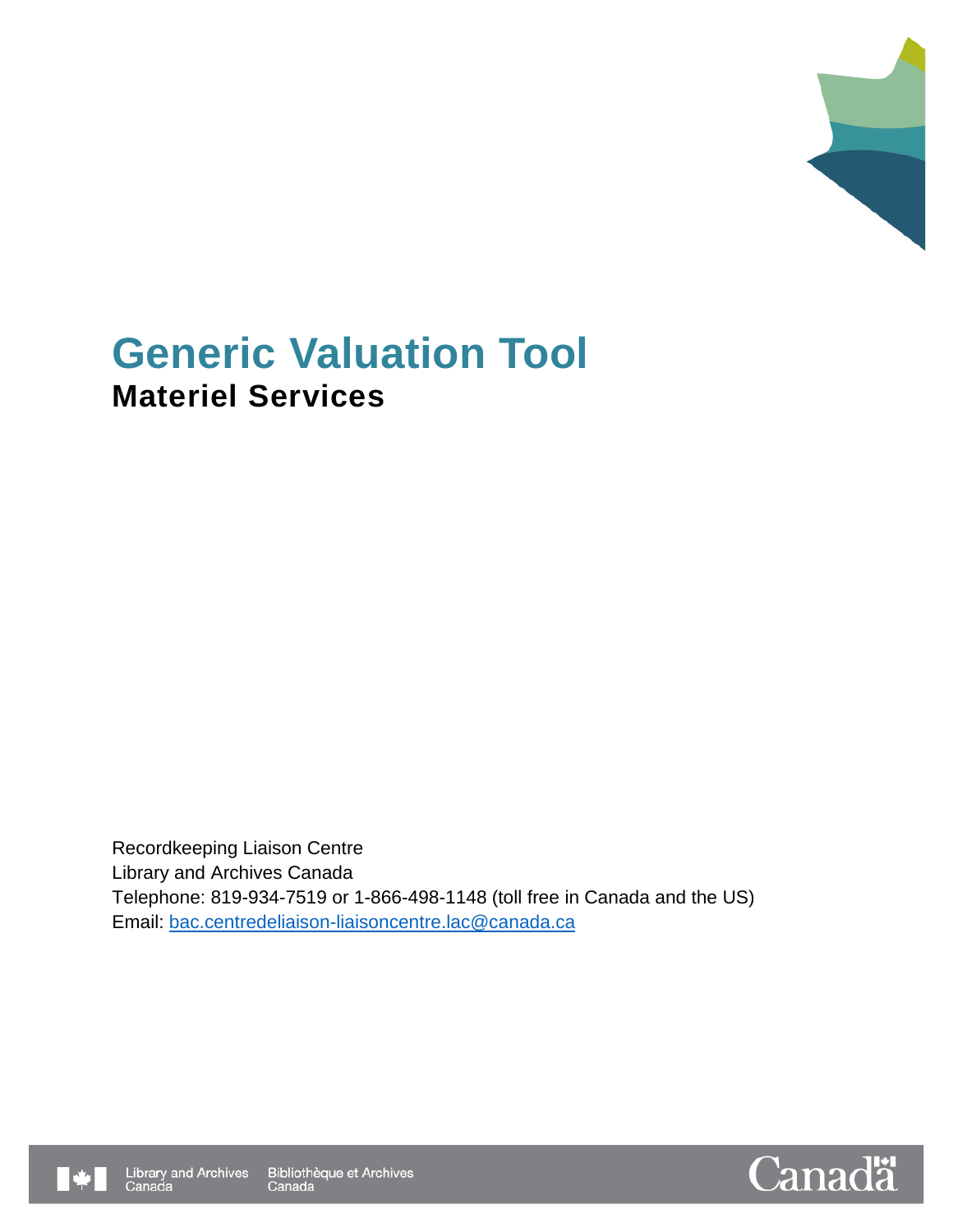# **Generic Valuation Tool (GVT) MATERIEL SERVICES**

How to use this tool:

- This tool is designed for IM specialists to use with relevant business areas when identifying information resources of business value (IRBV) and retention specifications.
- The IRBV and retention specifications contained in this document are recommendations only and should be customized to apply in each institutional context. The complete document should be read before using any recommendations.
- **This GVT does not provide Government of Canada institutions with the authority to dispose of information.** GVTs are not Records Disposition Authorities (RDA) and do not replace the Multi-Institutional Disposition Authorities (MIDA).

**Validation:** The business processes and IRBV of this GVT have been validated by subject matter experts from: Treasury Board Secretariat Materiel Management Working Group, which includes employees of approximately 20 GC institutions.

## **Defining the activity**

 $\overline{a}$ 

Materiel Services has been identified as an Internal Service as part of the Treasury Board of Canada Secretariat's (TBS) [Profile of Government of Canada Internal](http://www.tbs-sct.gc.ca/presentations/mrrs-sgrr/pis-psi/page01-eng.asp)  [Services.](http://www.tbs-sct.gc.ca/presentations/mrrs-sgrr/pis-psi/page01-eng.asp)<sub>[1](#page-1-0)</sub> It is one of the three sub-sub-activities comprising the Asset Management sub-activity, the two others being Real Property Services and Acquisition Services. Thus, Materiel Services is identified at the sub-sub-activity level of the Profile and is common across the Government of Canada (GC), based on various pieces of legislation and TBS policy instruments.

Materiel Services is framed by a number of legislative, regulatory and policy instruments, including the *[Financial Administration Act](http://laws-lois.justice.gc.ca/eng/acts/f-11/)*, the *[Defence Production Act](http://laws-lois.justice.gc.ca/eng/acts/d-1/)*, the *[Department of Public Works and Government Services Act,](http://laws-lois.justice.gc.ca/eng/acts/P-38.2/)* the *[Policy Framework for](http://www.tbs-sct.gc.ca/pol/doc-eng.aspx?id=12022§ion=text)  [the Management of Assets and Acquired Services](http://www.tbs-sct.gc.ca/pol/doc-eng.aspx?id=12022§ion=text)* and the *[Policy on Management of](http://www.tbs-sct.gc.ca/pol/doc-eng.aspx?section=text&id=12062)  [Materiel](http://www.tbs-sct.gc.ca/pol/doc-eng.aspx?section=text&id=12062)*. There are also legislation and policy instruments that frame the management of specific materiel,[2](#page-1-1) control hazardous materiel,[3](#page-1-2) and regulate the loans of materiel and management of surplus materiel.[4](#page-1-3)

<span id="page-1-0"></span><sup>1</sup> Treasury Board of Canada Secretariat, 2008, *Profile of Government of Canada Internal Services*, [http://publiservice.tbs](http://publiservice.tbs-sct.gc.ca/mrrs-sgrr/about-apropos/instructions-consignes/profil-eng.asp)[sct.gc.ca/mrrs-sgrr/about-apropos/instructions-consignes/profil-eng.asp](http://publiservice.tbs-sct.gc.ca/mrrs-sgrr/about-apropos/instructions-consignes/profil-eng.asp) If the hyperlink does not work, please contact [im-gi@tbs-sct.gc.ca](mailto:im-gi@tbs-sct.gc.ca) to request a copy of the document.

<span id="page-1-1"></span><sup>2</sup> *The Directive on Fleet Management: Executive Vehicles* and the *Directive on Fleet Management: Light-Duty Vehicles*

<span id="page-1-2"></span><sup>3</sup> The *Hazardous Products Act* and the *Controlled Goods Directive*

<span id="page-1-3"></span><sup>4</sup> The *Public Property Loan Regulations,* the *Surplus Crown Assets Act* and the *Directive on Disposal of Surplus Materiel*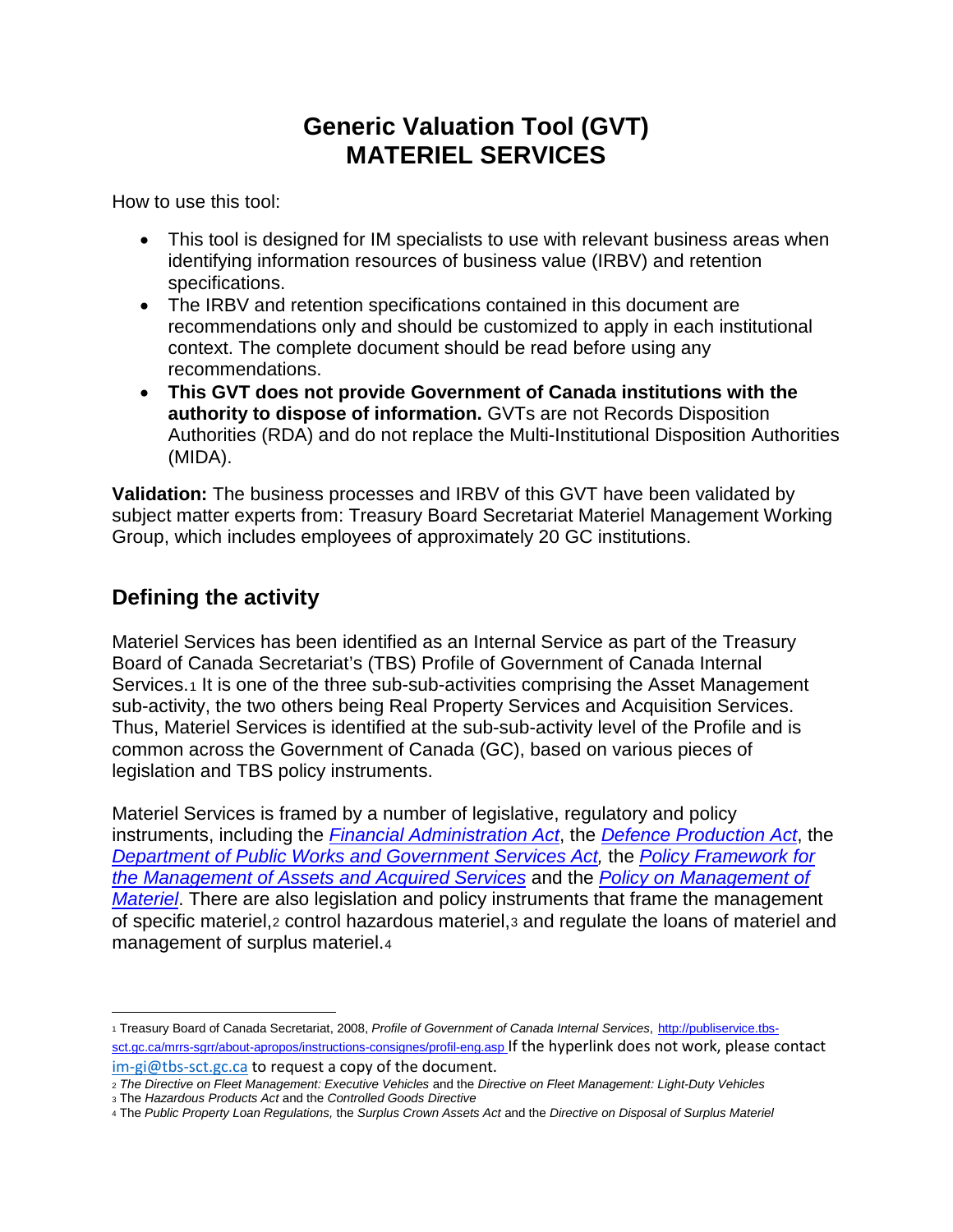Materiel Services involves activities undertaken to ensure that materiel can be managed by departments in a sustainable and financially responsible manner that supports the cost-effective and efficient delivery of government programs. Materiel is defined as all movable assets, excluding money and records, acquired by Her Majesty in right of Canada. Materiel Services entails all activities necessary to acquire, hold, use and dispose of materiel, including the notion of achieving the greatest possible efficiency throughout the life cycle of materiel assets.[5](#page-2-0) Acquisition related activities will not be dealt with in this tool, but rather in the Acquisitions Services GVT.

Materiel Services is defined by the TBS Internal Services Profile and does not include strategic and/or horizontal activities related to materiel services performed on behalf of the entire GC, such as those carried out by Public Works and Government Services Canada (PWGSC), the TBS, or the Department of National Defence. It also excludes the management of materiel as part of an operational activity performed by specifically mandated GC institutions (e.g., the management of collections by museums).

#### **Relationship to Other GVTs**

 $\overline{a}$ 

Business processes often overlap. When the IRBV for a sub-activity is also identified in another GVT, there is a note in the table of IRBV and retention recommendations (below) to direct the user to the proper tool.

The materiel management activity is related to many other common GC-wide activities and business processes, so this GVT should be applied in conjunction with other GVTs.

**Acquisition Services and Real Property Services:** Materiel Services complements the other internal services described in the Asset Management Services suite. Real Property Services deals with fixed or immovable assets while Acquisition Services deals with the acquisition/procurement process component of asset management. Each of these asset management services is addressed in separate GVTs.

**Financial Management Services:** Acquiring materiel assets may involve functions, tasks, or activities related to the financial management or the Comptrollership of financial transactions as documented by contracts, purchase orders, or other financial records. The business processes and IRBVs are addressed in the Financial Management Services GVT.

**Management and Oversight:** All policy and procedures related to materiel management are addressed in the Management and Oversight GVT.

**Human Resources Management:** Acquiring materiel assets may involve functions, tasks, or activities related to human resources management. The business processes and IRBVs are addressed in the Human Resources Management GVT.

<span id="page-2-0"></span><sup>5</sup> Treasury Board of Canada Secretariat, *Profile of Government of Canada Internal Services*, [http://publiservice.tbs-sct.gc.ca/mrrs](http://publiservice.tbs-sct.gc.ca/mrrs-sgrr/about-apropos/instructions-consignes/profil-eng.asp)[sgrr/about-apropos/instructions-consignes/profil-eng.asp](http://publiservice.tbs-sct.gc.ca/mrrs-sgrr/about-apropos/instructions-consignes/profil-eng.asp) (retrieved August 15, 2011) If the hyperlink does not work, please contact [im-gi@tbs-sct.gc.ca](mailto:im-gi@tbs-sct.gc.ca) to request a copy of the document.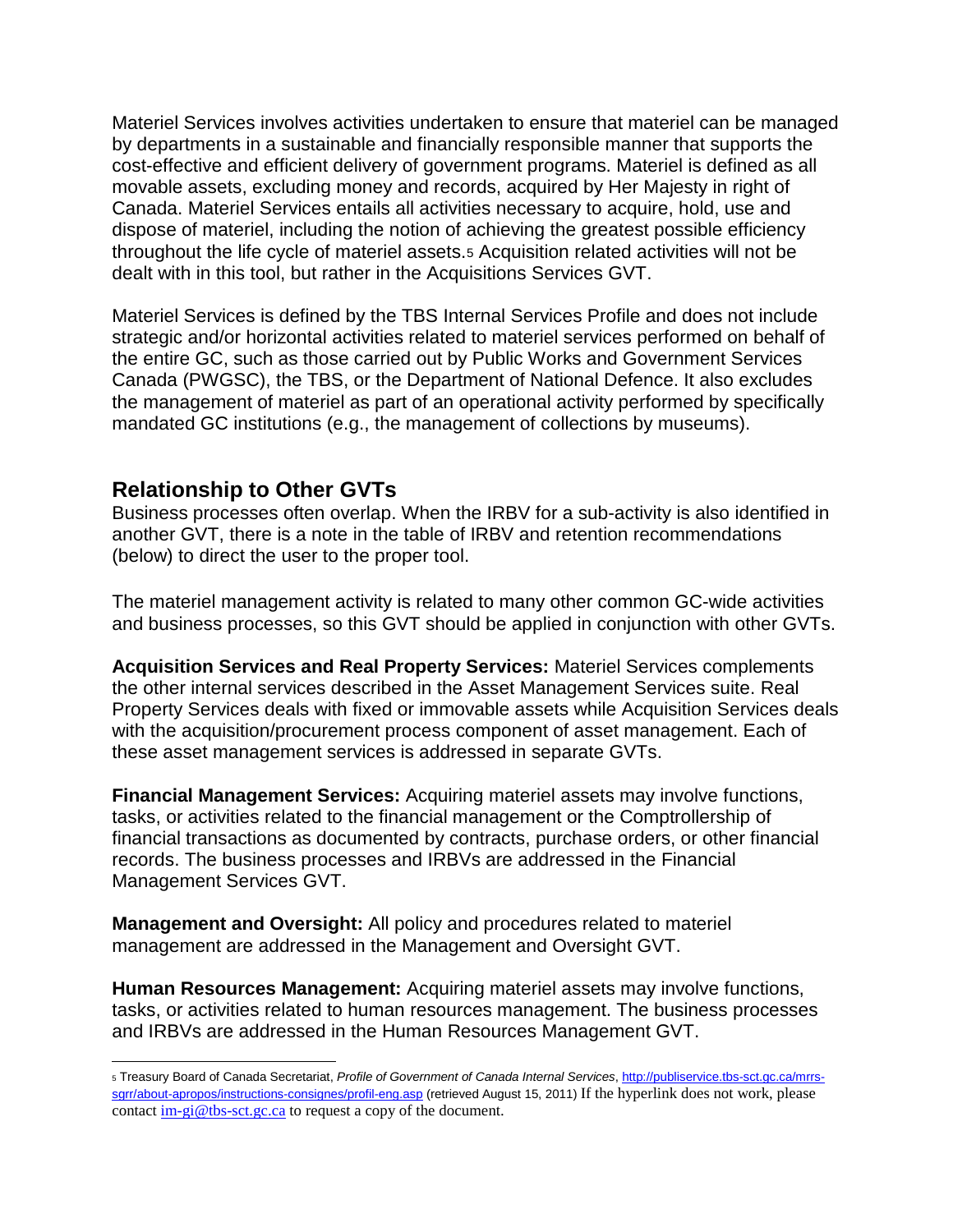**Legal Services:** Acquiring materiel assets may involve functions, tasks, or activities related to legal services. The business processes and IRBVs are addressed in the Legal Services GVT.

#### **Business Processes**

While the sub-activities for Materiel Services were drawn from the *Guide to Management of Materiel*,[6](#page-3-0) which takes into consideration the legislative, regulatory and policy instruments mentioned above, business processes were taken from LAC's *Retention Guidelines for Common Administrative Records of the Government of Canada*[7](#page-3-1) as well as LAC's Business Activity Structure Classification System (BASCS) Guidance for Materiel Management Function Model.[8](#page-3-2) Materiel Services is hence broken down into four phases, or sub-activities:

#### **Assessment and planning**

*Although it is part of Materiel Services, this sub-activity will be dealt with in the Acquisition Services GVT as these sub-activities take place in advance of delivery.*

#### **Assessing requirements**:

Evaluating existing assets and resources; assessing current and future organizational needs, and reviewing alternative means of satisfying materiel needs; monitoring and providing feedback on the implementation and effectiveness of Materiel Service policies; promoting the acceptance and use of environmentally sound products and practices; ensuring that Materiel Services complies with institutional policies and standards; and ensuring the effective and efficient management of all inventories and inventory cost distribution.

#### **Planning materiel requirement**:

Developing purchasing strategies; participating in procurement strategy reviews, short-term and long-term logistics planning, and life-cycle costing of acquisition alternatives; coordinating the development of materiel and logistics objectives and operational plans; and keeping inventories of materiel purchasing and holding costs.

#### **Acquisition**

 $\overline{a}$ 

*Although it is part of Materiel Services, this sub-activity will be dealt with in the Acquisition Services GVT as these sub-activities take place in advance of delivery.*

Purchase, contract, lease, make, buy, reuse, select and order products, in addition to moving, shipping, and storing them.

#### **Operations and maintenance**

<span id="page-3-0"></span><sup>6</sup> [http://www.tbs-sct.gc.ca/pol/doc-eng.aspx?id=14671&section=text](http://www.tbs-sct.gc.ca/pol/doc-eng.aspx?id=14671§ion=text) (retrieved on February 28, 2012)

<span id="page-3-1"></span><sup>7</sup> <http://www.collectionscanada.gc.ca/government/products-services/007002-3140.1-e.html#a> (retrieved on February 28, 2012)

<span id="page-3-2"></span><sup>8</sup> <http://www.collectionscanada.gc.ca/007/002/007002-2097-e.html> (retrieved on February 28, 2012)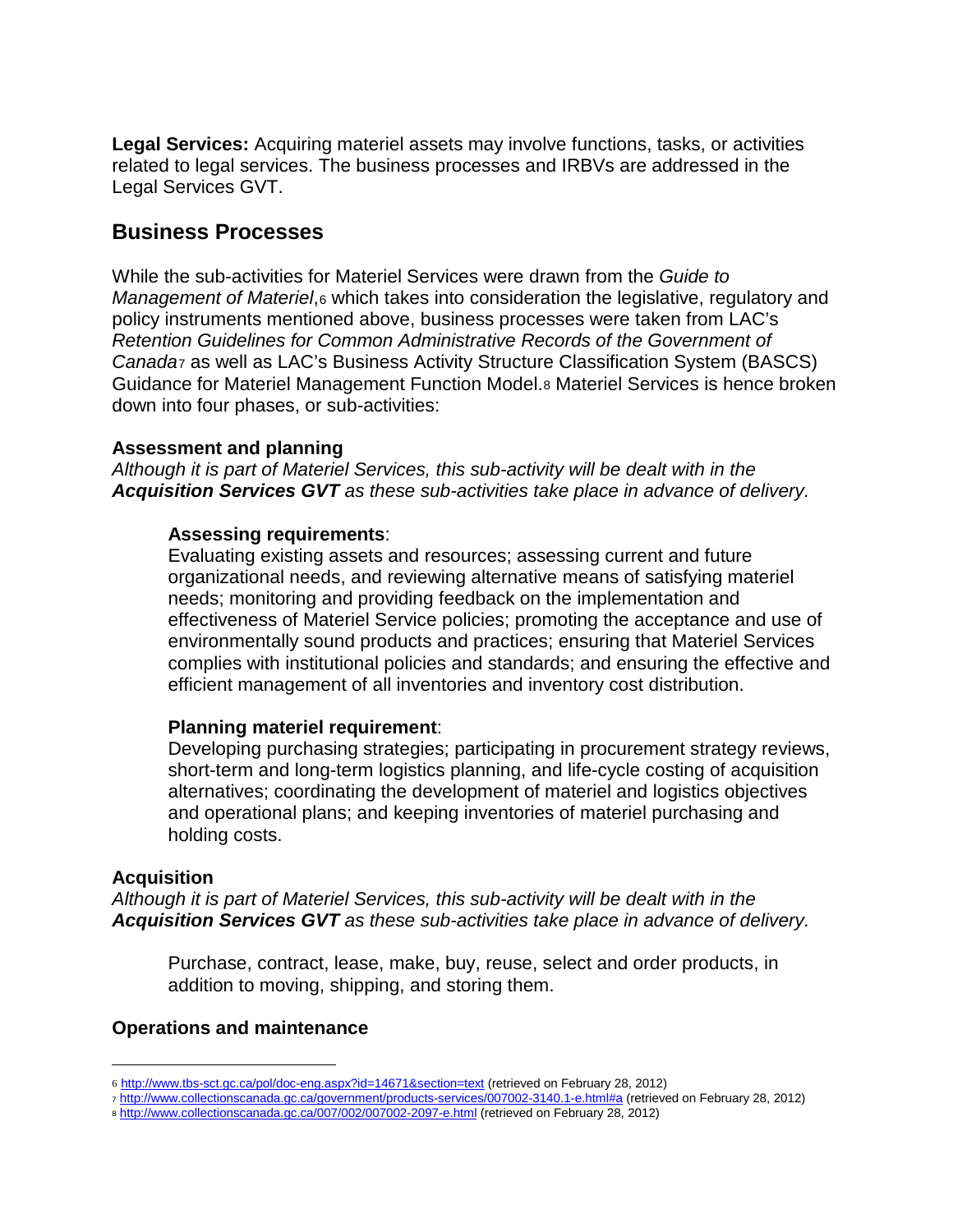#### *All the following sub-activities take place once the materiel has been delivered.*

#### **1. Operating materiel assets**:

Includes such processes as receiving and inspecting assets; controlling inventory; and warehousing. It pertains to the development and implementation of measures to ensure that materiel is used to the fullest extent possible and is well protected.

Also includes such processes as assigning/allocating assets, monitoring and reviewing use; using assets; loaning assets; and securing assets. It pertains to the distribution and scheduling of the use of materiel assets based on operational needs; redistributing materiel within the institution; tracking materiel assets (i.e., keeping track of materiel in use, loaned or transferred, monitoring the condition, quantity, consumption, rate of use, loss and associated costs).

#### **2. Maintaining materiel assets:**

Ensures that all movable goods are properly maintained and used to extend the service life of the product. It pertains to the scheduling and performing of inspections testing and maintenance work, and carrying out corrective maintenance and repairs.

#### **3. Disposal of government assets**

#### **Disposal:**

Involves identifying the disposable asset; identifying the appropriate method of disposal; and disposing of and writing-off materiel.

#### **Replacing**:

Involves the replacement of items, or parts of an item, and leads back to the "assessment and planning" and "acquisition" processes.

## **Retention**

Recommended retention specifications in GVTs are determined based on traditional or best practices, a review of government-wide legislation and policy, and validation with subject matter experts. Retention periods are suggestions only; departments must take into account their own legislative requirements and business needs.

The retention recommendations were taken from different sources, namely the *[Canada](http://laws-lois.justice.gc.ca/eng/regulations/SOR-86-304/index.html)  [Occupational Health and Safety Regulations](http://laws-lois.justice.gc.ca/eng/regulations/SOR-86-304/index.html)*, the *Maritime Occupational Health and Safety Regulations,* the *Marine Personnel Regulations,* the National Joint Council (NJC) *Occupational Health and Safety Directive*, the *[Policy on Accounting for Inventories](http://www.tbs-sct.gc.ca/pol/doc-eng.aspx?id=12153)*, the *Directive on Disposal of Surplus Materiel*, the *Guide to the Management of Movable Heritage Assets,* and the *[Guide to Management of Materiel](http://www.tbs-sct.gc.ca/pol/doc-eng.aspx?id=14671)*.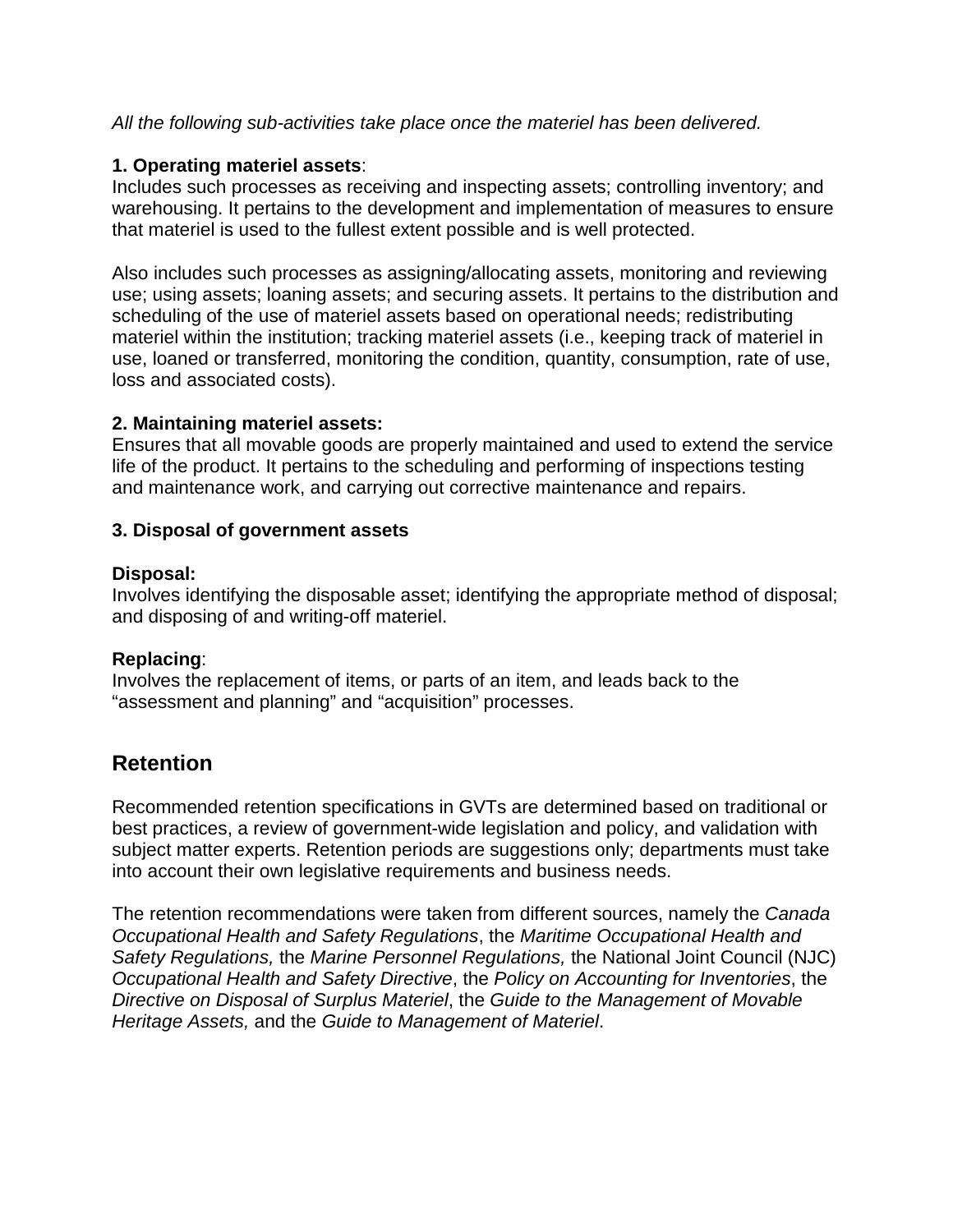# **Business Value and Retention Recommendations**

*Note: For assessing, planning and acquiring materiel resources, see the GVT for Acquisitions*.

# **1. Operating**

| <b>Business Processes</b>                                                                                                              | <b>Recommendations: Information Resources of</b><br><b>Business Value (IRBVs)</b>                                                                                                                                                                                                                                                                                                                                                                                                                                                                                                                                                                                   | <b>Recommendations: Retention Period</b>                                                                                                                                                    |
|----------------------------------------------------------------------------------------------------------------------------------------|---------------------------------------------------------------------------------------------------------------------------------------------------------------------------------------------------------------------------------------------------------------------------------------------------------------------------------------------------------------------------------------------------------------------------------------------------------------------------------------------------------------------------------------------------------------------------------------------------------------------------------------------------------------------|---------------------------------------------------------------------------------------------------------------------------------------------------------------------------------------------|
| Receipt and inspection of<br>assets<br>Stock/goods receiving and<br>inspection<br>Entry into asset management<br>database<br>Barcoding | Annotated packing slip, way-bill, delivery paperwork, bill<br>of lading<br>Verification against contract/purchase order<br>specifications<br>Correspondence regarding non-compliance/discrepancy<br>of delivery<br>Internal inspection reports, photographs<br>Claims for damage<br>Tracking records for partial shipments<br>Contractual remedies/sanctions in the case of non-<br>compliance<br>Quality Assurance/Technical testing reports<br>Record of asset details in asset management database<br>Note: The <b>Transportation of Dangerous Goods</b> (TDG)<br>Regulations, Part 3, specifies the content of shipping<br>records relating to dangerous goods. | 2 years after last administrative use                                                                                                                                                       |
| <b>Inventory control</b><br>Identify assets to be inventoried<br>Perform inventory<br>Monitor inventory                                | Asset management database<br>Reports on missing assets<br>Note: The Controlled Goods Directive specifies the<br>content of inventory records relating to controlled goods.                                                                                                                                                                                                                                                                                                                                                                                                                                                                                          | 1 year after superseded or obsolete                                                                                                                                                         |
|                                                                                                                                        | Reports of asset write-offs sent to Finance                                                                                                                                                                                                                                                                                                                                                                                                                                                                                                                                                                                                                         | 6 years after end of fiscal year in which the assets are<br>disposed of, in reference to Policy on Accounting for<br><b>Inventories, s.1.1.1, and Guide to Management of Materiel, s. 4</b> |
| Warehousing<br>Identify items stored<br>Identify shelf life of each item<br>Identify and implement protective<br>measures              | Documents regarding issuing of materiel<br>Forecasting plans<br>Average usage reports<br>Order quantity determinations                                                                                                                                                                                                                                                                                                                                                                                                                                                                                                                                              | 1 year after superseded or obsolete                                                                                                                                                         |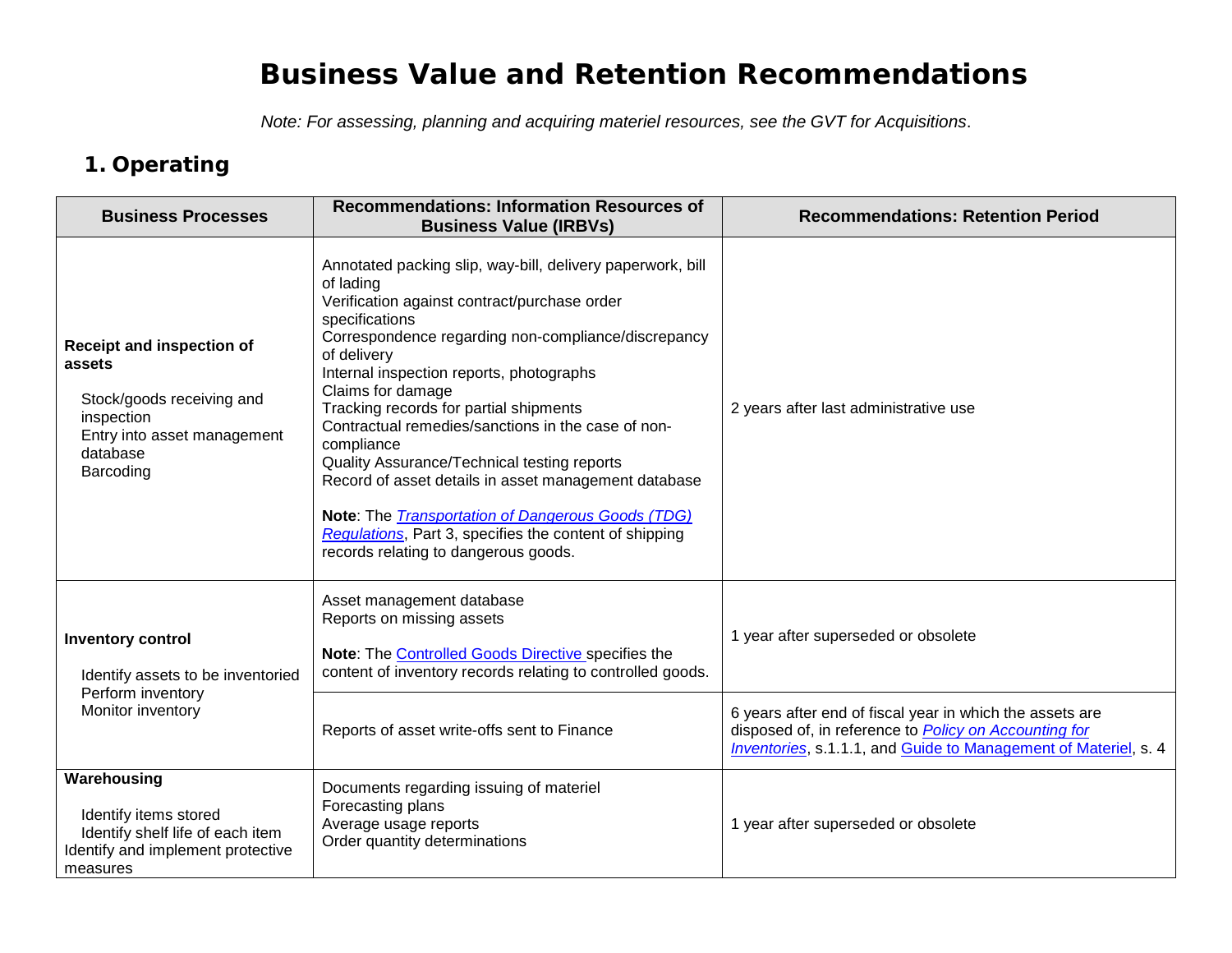|                                                                                                                                                                                                     | Note: For IRBVs about training or disciplinary action (in<br>relation to the safe handling or theft of assets), see the<br>GVT-Human Resources Management.                                                                                                                                                                                                                                                                                                                                                                                                    |                                                                                                                                                                                                                                                                                                                                                                                                            |
|-----------------------------------------------------------------------------------------------------------------------------------------------------------------------------------------------------|---------------------------------------------------------------------------------------------------------------------------------------------------------------------------------------------------------------------------------------------------------------------------------------------------------------------------------------------------------------------------------------------------------------------------------------------------------------------------------------------------------------------------------------------------------------|------------------------------------------------------------------------------------------------------------------------------------------------------------------------------------------------------------------------------------------------------------------------------------------------------------------------------------------------------------------------------------------------------------|
| <b>Warehousing controlled goods</b><br>Identify items stored<br>Identify shelf life of each item<br>Identify and implement<br>protective measures<br>(see also the activity<br>"Warehousing" above) | Additional IRBVs requirements specific to controlled<br>goods (as defined by the Defence Production Act,<br>Schedule - Controlled Goods List-in reference to the<br><b>Export Control List-and Controlled Goods Directive,</b><br>s. 4)<br>Security assessments and supporting documentation<br>Security plan<br>Correspondence with the Minister with respect to any<br>security breaches<br>Visitor orientation documents concerning the safe<br>handling of controlled goods                                                                               | 1 year after superseded or obsolete                                                                                                                                                                                                                                                                                                                                                                        |
| <b>Warehousing controlled</b><br>products (hazardous goods)<br>Identify items stored<br>Identify shelf life of each item<br>Identify and implement<br>protective measures                           | Additional IRBV requirements specific to controlled<br>products (hazardous goods) (as defined by the<br>Hazardous Products Act, Schedule II, in reference to<br>Controlled Products Regulations, s. 33 - 66, and TDG<br><b>Regulations</b> , Schedule 1)<br>Register of hazardous/dangerous goods<br>Permits, authorization documents<br>Packing slip, way-bill, delivery paperwork, transportation<br>manifest (including shipping records)<br>Shipping discrepancy reports<br>Site storage plan<br>Accident response plan<br>WHMIS and OHS training records | 1 year after superseded or obsolete                                                                                                                                                                                                                                                                                                                                                                        |
| (see also the activity<br>"Warehousing" above)                                                                                                                                                      | Material Safety Data Sheets (MSDS)<br><b>MSDS</b> stickers<br><b>MSDS</b> binders                                                                                                                                                                                                                                                                                                                                                                                                                                                                             | Until superseded or the controlled product is disposed of<br>Note: Retention of MSDS information resources relating to<br>controlled products - as defined by Canada Occupational<br>Health and Safety (COHS) Regulations, s. 10.31 (1) and<br>Maritime Occupational Health and Safety (MOHS) Regulations,<br>s. 259 - is based on COHS Regulations, s. 10.32 (3) and<br>MOHS Regulations, s. 262 and 263. |
| <b>Warehousing heritage assets</b><br>Identify items stored<br>Identify shelf life of each item<br>Identify and implement<br>Protective measures determine<br>the value of the heritage asset       | Heritage assessment survey, value determination<br>Item-specific correspondence<br>Entry into movable asset inventory system flagging<br>heritage asset<br>Heritage value/significance assessment (details on<br>object, acquisition date, reference manuals, photographs<br>of it in use, research on items of similar type, oral<br>histories of use, etc.)                                                                                                                                                                                                 | 1 year after the item is removed from the inventory<br>Note: Retain copies of the item's documentation near the items<br>as well as in a central information bank (Guide to the<br>Management of Movable Heritage Assets, s. 2.3)                                                                                                                                                                          |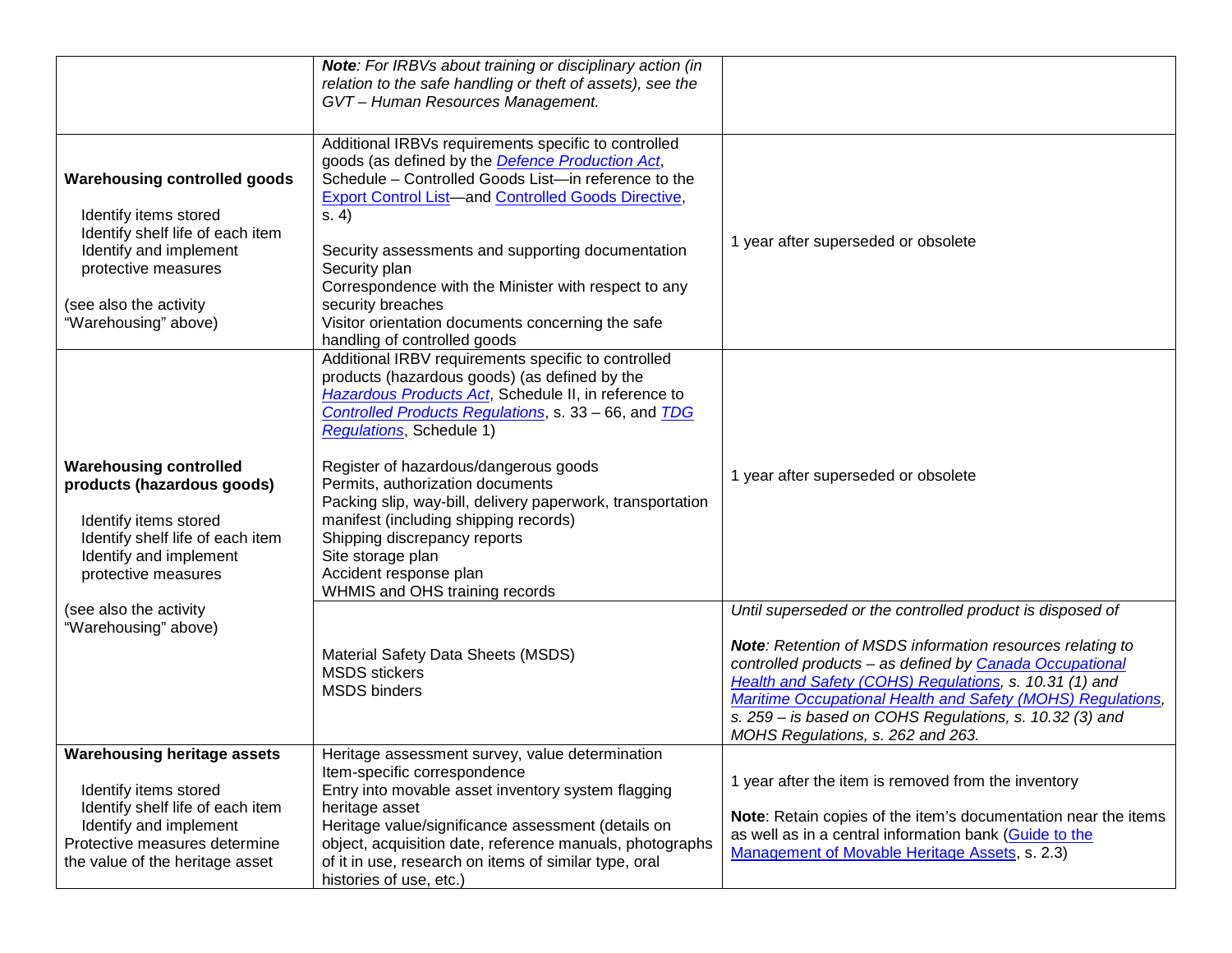| (see also the activity<br>"Warehousing" above)                                       | Conservation plan if item is still in use (asset<br>conservation management plan)                                                                                                                                                                                                                                                                                               | 5 years after superseded or obsolete, based on traditional<br>retention practice applied to policies and procedures                                                                                                                                                                                                                                                                                                                                                                                                                                                                                                                                                                                                                                                                                                                                                                                                                                                                                                                                                                                                                                                                                                               |
|--------------------------------------------------------------------------------------|---------------------------------------------------------------------------------------------------------------------------------------------------------------------------------------------------------------------------------------------------------------------------------------------------------------------------------------------------------------------------------|-----------------------------------------------------------------------------------------------------------------------------------------------------------------------------------------------------------------------------------------------------------------------------------------------------------------------------------------------------------------------------------------------------------------------------------------------------------------------------------------------------------------------------------------------------------------------------------------------------------------------------------------------------------------------------------------------------------------------------------------------------------------------------------------------------------------------------------------------------------------------------------------------------------------------------------------------------------------------------------------------------------------------------------------------------------------------------------------------------------------------------------------------------------------------------------------------------------------------------------|
| Assignment/allocation of assets<br>Stock issue and distribution<br>Usage validations | Framework documents demonstrating the link between<br>the assets and program needs/mandate $-$ see<br>Management and Oversight GVT<br>Correspondence (request)<br>Documents surrounding licences/permits (permits,<br>registration)<br>Sign-out log/sheets<br>Note: The <b>TDG</b> Regulations, Part 3, specify the content<br>of shipping records relating to dangerous goods. | 2 years after last administrative action                                                                                                                                                                                                                                                                                                                                                                                                                                                                                                                                                                                                                                                                                                                                                                                                                                                                                                                                                                                                                                                                                                                                                                                          |
| <b>Monitor and review use</b>                                                        | Reports submitted to Senior Management and Finance<br>Performance measure evaluations<br>Benchmarking reports<br>Feasibility studies<br>Loss investigation reports                                                                                                                                                                                                              | 6 years after end of fiscal year in which the evaluations, studies<br>and reports are submitted                                                                                                                                                                                                                                                                                                                                                                                                                                                                                                                                                                                                                                                                                                                                                                                                                                                                                                                                                                                                                                                                                                                                   |
| Use of assets (on- and off-site)                                                     | Instruction manuals<br>Incident logs/reports<br>Removal from premises forms, sign-out sheets<br>Teleworking forms<br>Log books, vehicle log (mileage loads, load details)<br>Fleet management system, fleet database<br>Use authorization form<br>Proof of insurance/government indemnification                                                                                 | 2 years after last administrative action, except:<br>1 year after the report is signed - reports of inspection, testing<br>or maintenance work performed in relation to motorized or<br>manual materials handling equipment, based on COHS<br>Regulations, s. 14.20<br>5 years after date of equipment inspection, testing,<br>maintenance and calibration - records of inspection, testing,<br>maintenance and calibration of diving equipment used by<br>employees, based on <b>COHS Regulations</b> , s. 18.41 and 18.42<br>5 years after the day on which the log book was completed or<br>the day on which a change is made in registration of the vessel<br>- official log books of Canadian vessels of 100 gross tonnes or<br>more, based on <i>Marine Personnel Regulations</i> , s. 340. (5)<br>6 years after the end of the fiscal year in which expenditures<br>are made - financial records related to operation, e.g., repairs,<br>receipts for fuel purchases<br>6 years after the end of the fiscal year in which the materiel<br>asset is disposed of - financial records related to operation,<br>e.g., records of credit cards issued in relation to vehicles,<br>records pertaining to insurance and liability |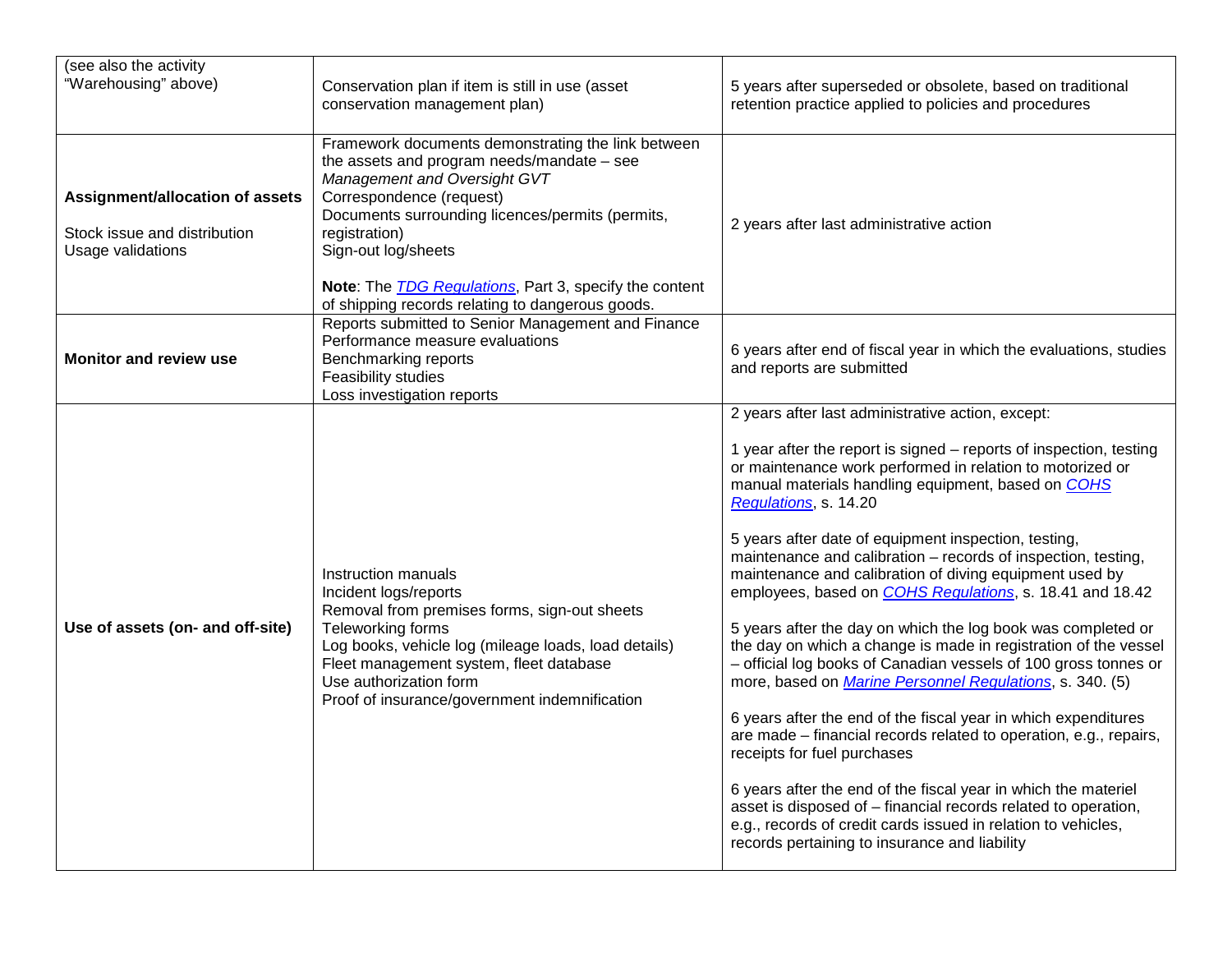|                                                                                                |                                                                                                                                                                                                            | 30 years after the date of application - records of pesticide<br>application, based on the NJC Occupational Health and Safety<br>(OHS) Directive, s. 10.24.1<br>As long as the equipment is in use $-$ instructions for the<br>inspection, testing and maintenance of materials handling |
|------------------------------------------------------------------------------------------------|------------------------------------------------------------------------------------------------------------------------------------------------------------------------------------------------------------|------------------------------------------------------------------------------------------------------------------------------------------------------------------------------------------------------------------------------------------------------------------------------------------|
|                                                                                                |                                                                                                                                                                                                            | equipment, based on <b>COHS Regulations</b> , s. 14.20                                                                                                                                                                                                                                   |
|                                                                                                |                                                                                                                                                                                                            | Note: For retention requirements relating to training in the use<br>of materiel assets and health and safety incidents arising from<br>their use, see the GVT - Human Resources Management.                                                                                              |
|                                                                                                | Hazardous occurrence reports (reports of investigations<br>into the likelihood that the health or safety of an<br>employee in a workplace is or may be endangered by<br>exposure to a hazardous substance) | 30 years after the date on which the qualified person signed<br>the report, based on COHS Regulations, s. 10.6                                                                                                                                                                           |
| Loan of an asset to an external<br>organization                                                | Asset loan agreement<br>Contracts, agreements, Memoranda of Understanding                                                                                                                                  |                                                                                                                                                                                                                                                                                          |
| Note: Follow practices established<br>by the <b>Public Property Loan</b><br><b>Regulations</b> | (MOU) (see also the GVT - Legal Services)<br>Correspondence between participants (i.e., lenders,<br>borrowers, legal counsel)                                                                              | 1 year after return or disposal of asset                                                                                                                                                                                                                                                 |
| Activities taken to secure assets<br>against theft, damage and<br>deterioration                | Threat and risk assessment<br>Security logs/inspection reports/incident reports                                                                                                                            | 5 years after last administrative action                                                                                                                                                                                                                                                 |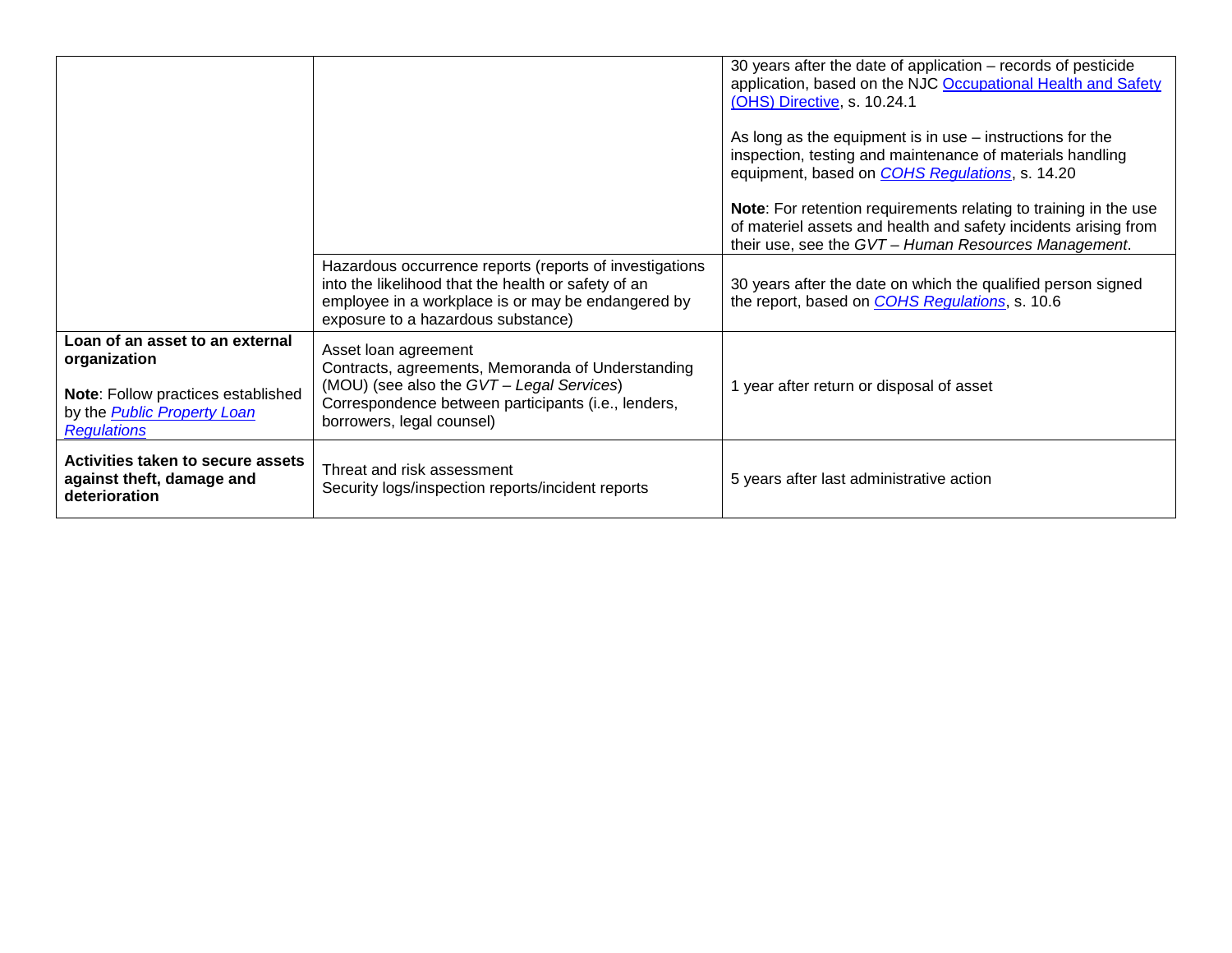# **2. Maintaining**

| <b>Business Processes</b>                                                                                                            | <b>Recommendations: Information Resources of</b><br><b>Business Value (IRBVs)</b>                                                | <b>Recommendations: Retention Period</b>                                                                                                                                                                                                                                                                                                                                                                                                                                                                                                                                                                                                                                                                                                                                                                                                                                                                                                                                                                                                                                                                                                                                                                                                                                                                                                                                                                                                                                                                                                                                                                                                                                                                                  |
|--------------------------------------------------------------------------------------------------------------------------------------|----------------------------------------------------------------------------------------------------------------------------------|---------------------------------------------------------------------------------------------------------------------------------------------------------------------------------------------------------------------------------------------------------------------------------------------------------------------------------------------------------------------------------------------------------------------------------------------------------------------------------------------------------------------------------------------------------------------------------------------------------------------------------------------------------------------------------------------------------------------------------------------------------------------------------------------------------------------------------------------------------------------------------------------------------------------------------------------------------------------------------------------------------------------------------------------------------------------------------------------------------------------------------------------------------------------------------------------------------------------------------------------------------------------------------------------------------------------------------------------------------------------------------------------------------------------------------------------------------------------------------------------------------------------------------------------------------------------------------------------------------------------------------------------------------------------------------------------------------------------------|
| <b>Maintaining</b><br>Unplanned maintenance<br>Planned or scheduled<br>maintenance<br>Preventative maintenance<br><b>Betterments</b> | Inspection records<br><b>Testing records</b><br>Maintenance and repair records<br>Maintenance agreements<br>Annual certification | 2 years, or 1 year after disposal of equipment, except:<br>2 years after the date of inspection - records of inspection<br>and maintenance of anchor points and permanently installed<br>suspended platforms, based on <b>COHS Regulations</b> , s. 2.16<br>(8)<br>2 years after the inspection record is signed – records of<br>inspections of a "person's transfer apparatus," based on<br>MOHS Regulations, s. 136. (2)(d)<br>2 years after the apparatus ceases to be used - records of<br>self-contained breathing apparatus provided by the<br>employer, based on <b>MOHS Regulations</b> , s. 148<br>2 years after the report is signed - reports of inspection, test<br>and maintenance of materials handling equipment, based on<br><b>MOHS Regulations, s. 227</b><br>3 years after the day of the inspection – records of<br>inspections required by <b>MOHS</b> Regulations, s. 62<br>3 years after disposal of vehicle - records of routine vehicle<br>maintenance and repair<br>5 years after the date of the report – reports of inspection,<br>testing, cleaning and maintenance operation for Heating,<br>Ventilation and Air Conditioning (HVAC) systems, based on<br>COHS Regulations, s. 2.24 (5)<br>10 years after repairs - records of vehicle repairs or<br>replacements resulting from accidents, based on NJC OHS<br>Directive, s. 16.7.2<br>as long as anchor points and permanently installed<br>suspended platforms are used - records of modifications or<br>repairs made to them, based on <b>COHS</b> Regulations, s. 2.16<br>(8)<br>Note: The MOHS Regulations specify that the records<br>referenced above-in relation to those regulations-are to be<br>retained "on board the vessel." |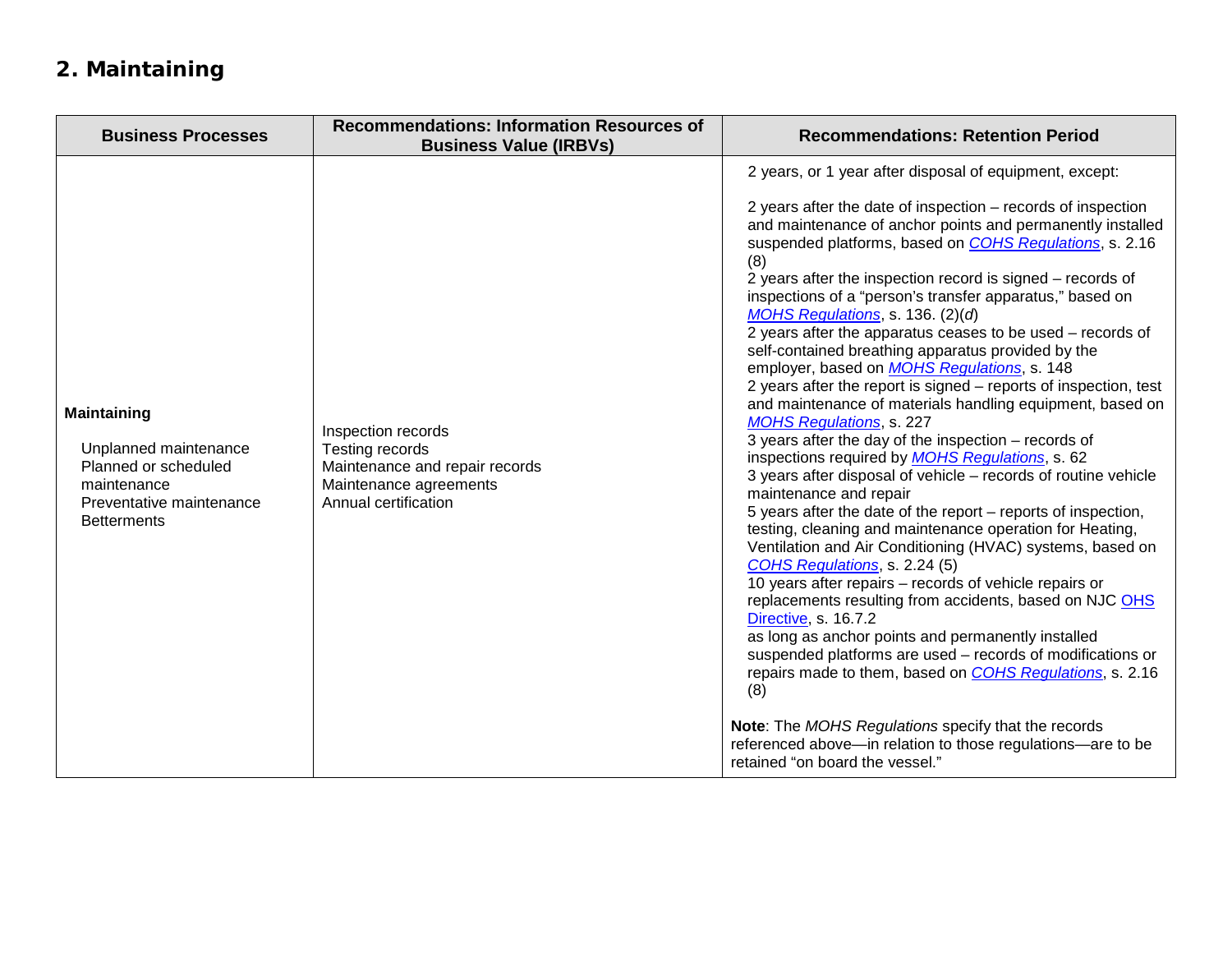| <b>Maintaining Protective</b><br><b>Equipment</b><br>Unplanned maintenance<br>Planned or scheduled<br>maintenance<br>Preventative maintenance<br><b>Betterments</b> | Records of protection equipment (i.e., safety materials,<br>equipment, devices and clothing) provided by the<br>employer<br>Note: The <i>COHS Regulations</i> , s. 12.14 (2), specify the<br>content of these records; the <b>MOHS</b> Regulations, s. 95,<br>specify what is to be inspected.                          | 2 years after the equipment ceases to be used, based on<br>COHS Regulations, s. 12.14 (1) and MOHS Regulations,<br>s. 148. (1), except:<br>2 years after the inspection record is signed by the person who<br>carried out the inspection - records of inspections required by<br><b>MOHS Regulations, s. 95</b><br>Note: According to the COHS Regulations, s. 12.14 (1),<br>records of all inspections are to be retained until 2 years<br>after the equipment ceases to be used.<br>Note: The regulations noted above specify, respectively, that<br>the records are to be retained "in the workplace in which the |
|---------------------------------------------------------------------------------------------------------------------------------------------------------------------|-------------------------------------------------------------------------------------------------------------------------------------------------------------------------------------------------------------------------------------------------------------------------------------------------------------------------|----------------------------------------------------------------------------------------------------------------------------------------------------------------------------------------------------------------------------------------------------------------------------------------------------------------------------------------------------------------------------------------------------------------------------------------------------------------------------------------------------------------------------------------------------------------------------------------------------------------------|
|                                                                                                                                                                     |                                                                                                                                                                                                                                                                                                                         | equipment is located" or "on board the vessel."                                                                                                                                                                                                                                                                                                                                                                                                                                                                                                                                                                      |
| <b>Maintaining Heritage Assets</b>                                                                                                                                  | Additional IRBV requirements specific to heritage assets<br>(as defined by the Guide to the Management of Movable<br>Heritage Assets, Appendix B)<br>Documentation of maintenance or restoration work<br>Conservation treatment documents (before and after<br>photos, treatment plan, reports on results of treatment) | 1 year after the item is removed from the inventory<br>Note: Retain copies of the item's documentation near the items<br>as well as in a central information bank (Guide to the<br>Management of Movable Heritage Assets, s. 2.3).                                                                                                                                                                                                                                                                                                                                                                                   |

# **3. Disposal**

**Note**: The disposal of most assets goes through Public Works and Government Services Canada (PWGSC) – Crown Assets Distribution (CAD); see Treasury Board Secretariat *Directive on Disposal of Surplus Materiel, s. 4.* 

| <b>Business Processes</b>                                                                                                                                                                        | <b>Recommendations: Information Resources of</b><br><b>Business Value (IRBVs)</b>                                      | <b>Recommendations: Retention Period</b> |
|--------------------------------------------------------------------------------------------------------------------------------------------------------------------------------------------------|------------------------------------------------------------------------------------------------------------------------|------------------------------------------|
| <b>Disposal</b><br>Notify CAD that materiel is<br>available for disposal<br>Offer to Industry Canada<br><b>Computers for Schools Program</b><br>(IT only)<br><b>Contact Library and Archives</b> | Lists of surplus assets (available for reuse within the<br>institution or available for other government institutions) | I year after superseded or obsolete      |
|                                                                                                                                                                                                  | Correspondence with CAD<br>Disposal forms<br>Report of Surplus (ROS)                                                   | year after surplus declaration to CAD    |
| Canada for all surplus<br>publications                                                                                                                                                           | Condemnation and destruction document                                                                                  | year after disposal                      |